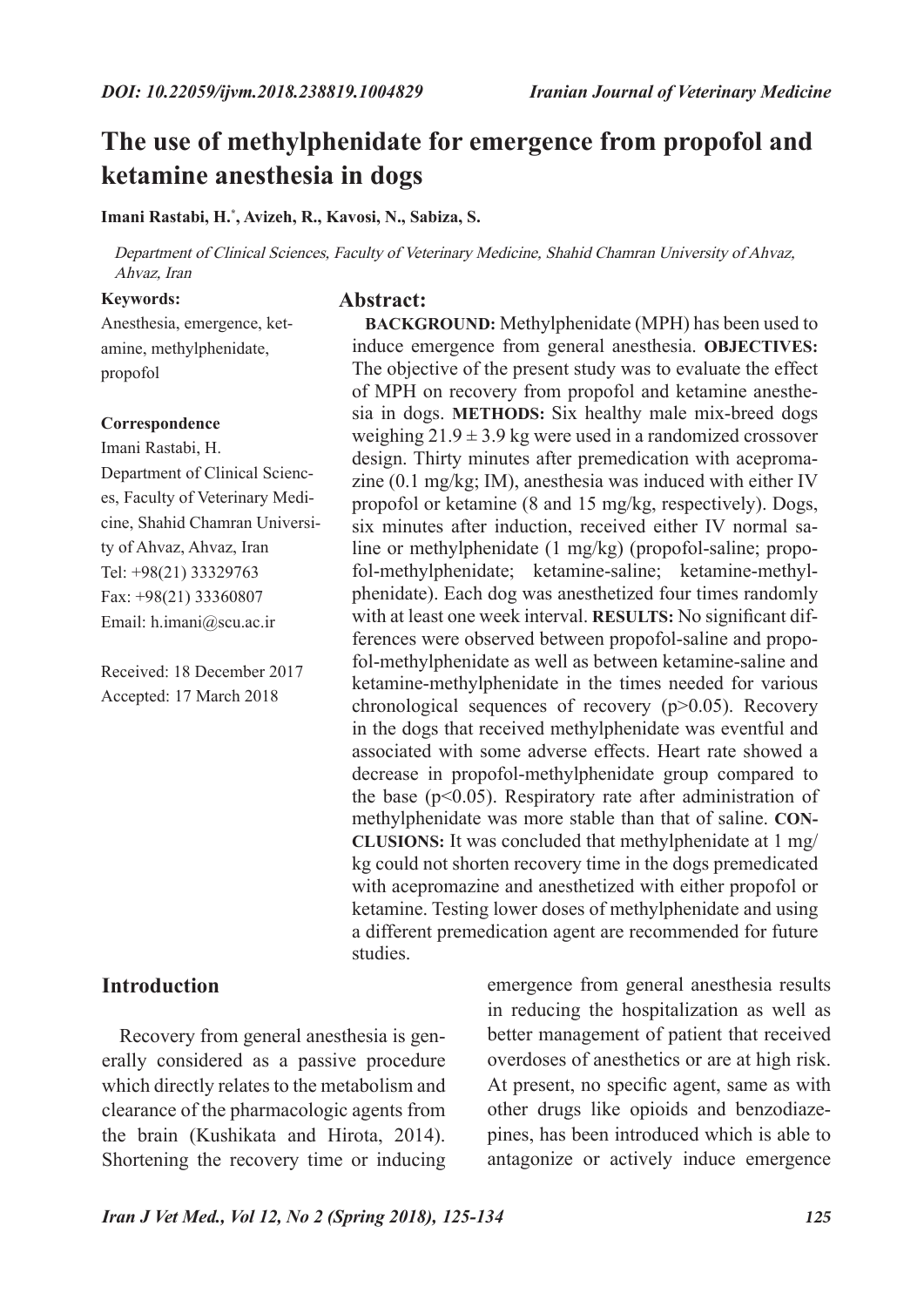from general anesthesia (Chemali et al., 2012).

It has been shown that emergence from anesthesia might be a different procedure from induction of anesthesia (Kushikata and Hirota, 2014). Emergence from anesthesia can be induced by activating specific pathways in the brain. Ascending arousal pathway as well as cholinergic, orexinergic, histaminergic and GABAergic arousal pathways have been shown that contribute to emergence from general anesthesia (Kushikata and Hirota, 2014; Solt et al., 2011). Several pharmacologic agents such as norepinephrine (Pillay et al., 2011), physostigmine (Plourde et al., 2003), caffeine (Wang et al., 2014), doxapram (Evers et al., 1965) and orexin (Shirasaka et al., 2011; Tose et al., 2009) have shortened recovery time with different general anesthetic agents.

Methylphenidate (Ritalin®; MPH) is an inhibitor of dopamine and norepinephrine reuptake transporters (Heal et al., 2009). It has also been shown that this drug increases prefrontal cortex histamine levels in rats (Horner et al., 2007). MPH has shortened recovery time in humans and dogs anesthetized with different anesthetic agents (Dobkin, 1960; Dodson and Fryer, 1980; Evers et al., 1965; Gale, 1959). Recently, MPH actively induced emergence from isoflurane and propofol anesthesia in rats by increasing arousal and/or respiratory drive (Chemali et al., 2012; Solt et al., 2011).

Propofol and ketamine are widely used as general anesthetic/analgesic agents in humans and animals. Propofol exerts its anesthetic effects through interaction with  $GABA<sub>A</sub>$  receptors (Ying and Goldstein, 2005). It provides rapid and smooth induction and maintenance of anesthesia (Kennedy and Smith, 2014). Ketamine, a non-competitive antagonist at NMDA receptors, can also be used for induction and maintenance of anesthesia (Berry, 2015).

To the best of the authors` knowledge, no study has reported the effect of MPH on recovery from propofol or ketamine anesthesia in dogs. Since emergence from anesthesia may follow distinct pathways from induction, it was hypothesized that MPH could accelerate recovery from propofol and/or ketamine anesthesia in dogs.

## **Materials and Methods**

Six healthy male mix-breed dogs weighing  $21.9 \pm 3.9$  kg and aged 1.5 to 2.5 years were used in a randomized crossover design. The dogs were transferred to the Veterinary Hospital from two weeks before the beginning of the study to four weeks after the completion of the anesthesia sessions. Health condition of the dogs was established on the basis of a thorough physical examination, complete blood count (CBC) and total protein (TP). Health status was evaluated again after two anesthesia sessions as previously mentioned. Prior to each trial food and water were withheld 12 and two hours, respectively. The Institutional Animal Care and Research Committee approved all the procedures in this study.

The current study was performed in two phases. In phase I, dogs received propofol (Anesia 10 mg/mL, Alleman, Germany; 8 mg/kg) and in phase II, dogs received ketamine (Ketamine 100 mg/mL, Alfasan, Holland; 15 mg/kg) as the anesthetic agent. In each phase, dogs were anesthetized two times randomly and received either normal saline or MPH (methylphenidate hydrochloride, Mehr Darou, Iran; 1 mg/kg) (propofol-saline: PS; propofol-MPH: PM;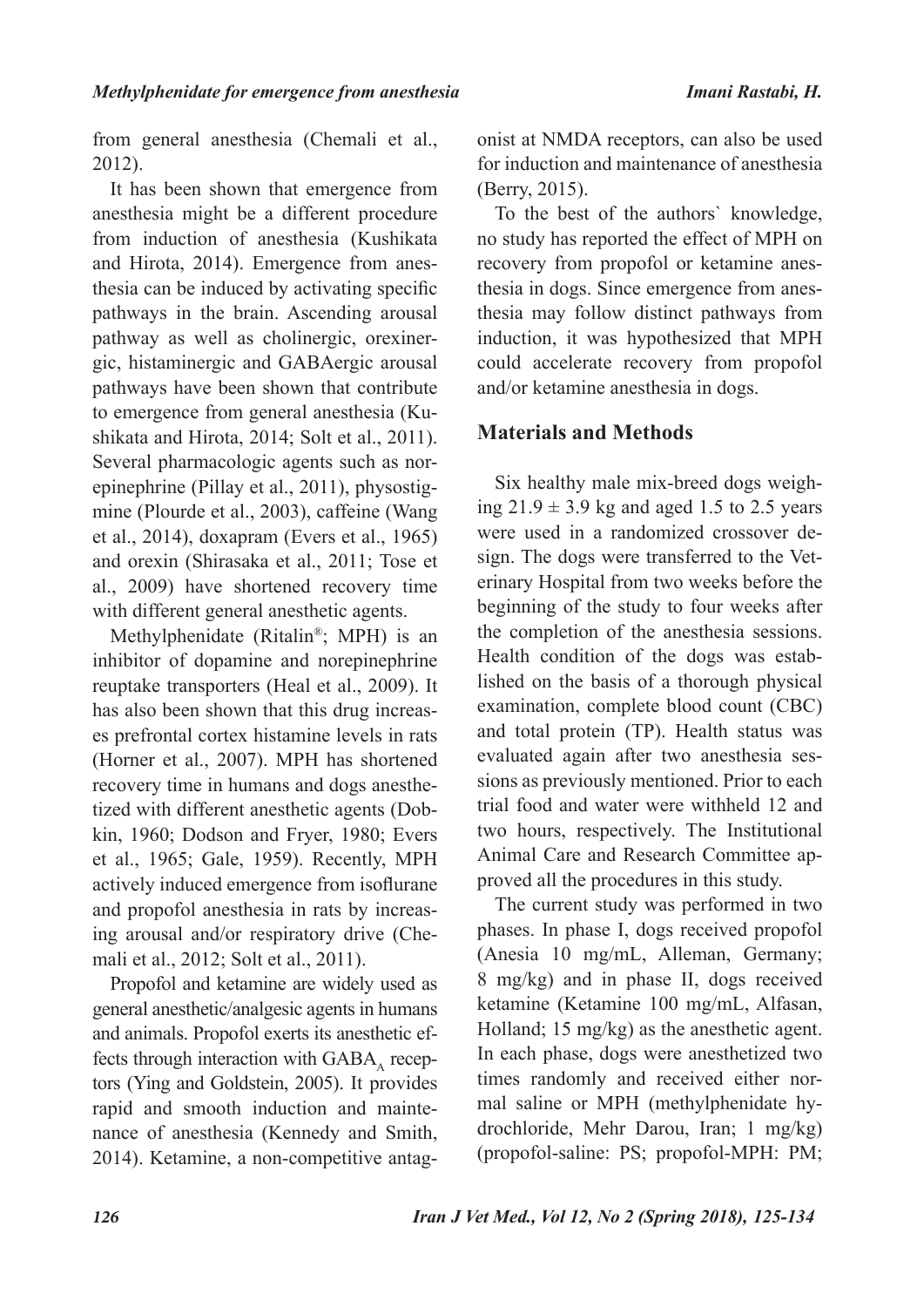Table 1. Median (range) of Behavior, sedation, induction and recovery scores. \*\*MPH: methylphenidate, a Significantly different from Saline values (p<0.05).

|                      | <b>Behavior</b> | Sedation | Induction | Recovery              |
|----------------------|-----------------|----------|-----------|-----------------------|
| Propofol-<br>saline  | $1(1-1)$        | $3(2-3)$ | $1(1-1)$  | $2(2-3)$              |
| Propofol-<br>$MPH^*$ | $1(1-1)$        | $3(2-4)$ | $1(1-1)$  | $4(2-6)$ <sup>a</sup> |
| Ketamine-<br>saline  | $1(1-1)$        | $3(2-3)$ | $1(1-2)$  | $2(2-3)$              |
| Ketamine-<br>$MPH^*$ | $1(1-2)$        | $3(2-3)$ | $1(1-2)$  | $5(3-6)$ <sup>a</sup> |

ketamine-saline: KS; ketamine-MPH: KM). At least one week interval was allowed between each anesthesia session.

On the day of the experiment, the dogs were premedicated with acepromazine (Neurotranq, 10 mg/mL, Alfasan, Holland; 0.1 mg/kg; ACP) intramuscularly (IM). After 30 min, a 20G intravenous (IV) catheter was introduced into the left cephalic vein. The assigned anesthetic agent was administered IV within 30 sec. After induction of anesthesia, the animals were intubated; positioned in right lateral recumbency and allowed to breathe room air spontaneously. Placement of the tracheal tube was done when tongue movement and swallowing were interrupted. All intubations were performed by the same two investigators. Six min after induction of anesthesia, the dogs received one of the two treatments of MPH or normal saline. Preparation of MPH was done based on the study of Chemali et al. (2012). In brief, methylphenidate (powder) was weighed, dissolved in 2 mL normal saline, and filtered sterile before injection. After administration of treatments, 2 mL normal saline was flushed into the catheter to ensure the drugs` delivery.

In the present study, the times from induction to tracheal extubation, head upraising, sternal recumbency and standing were recorded. Extubation was performed when the animal started to chew and no longer tolerated tracheal tube. When the animals did not show any chewing till 45 min after induction, the tracheal tube was removed. Heart rate (HR), respiratory rate  $(f_n)$ , and rectal temperature (RT) was obtained at base (before any medication), after sedation (30 min after premedication), and at 5, 10, 15, 20, and 25 min after induction, and then at recovery (when the dog was able to stand without ataxia). After induction of anesthesia, the animal was connected to a multiparameter monitoring system (Burtons, Guardian Industrial Estate, UK) and hemoglobin oxygen saturation  $(SPO<sub>2</sub>)$ , noninvasive systolic, diastolic and mean arterial blood pressure (SAP, DAP, MAP), and end-tidal carbon dioxide tension  $(ETCO<sub>2</sub>)$ were recorded at 5, 10, 15 min after induction. In the current study, behavior (1- calm, in rest 2- happy, tail wagging 3- nervous, agitated) of the animal before any medication as well as sedation (1- no sedation 2-mild sedation, able to stand and walk 3- moderate sedation, reluctant to walk 4- deep sedation, unable to walk), induction (1- rapid induction with no excitement 2- some excitement during induction 3- hyperkinesia, obvious sign of excitement), and recovery (1- early extubation and rapid transition to alertness 2- early extubation, fair transition to alertness 3- some incoordination, generally quiet 4- startles, some paddling 5- startles, vocalization, paddling 6- emergence delirium, trashing) were scored using modification of scoring systems described elsewhere (Jiménez et al., 2012; Muir et al., 2008). All scores were given by the same investigator who was not aware of the treatments.

Statistical analysis was performed using SPSS software version 22 for windows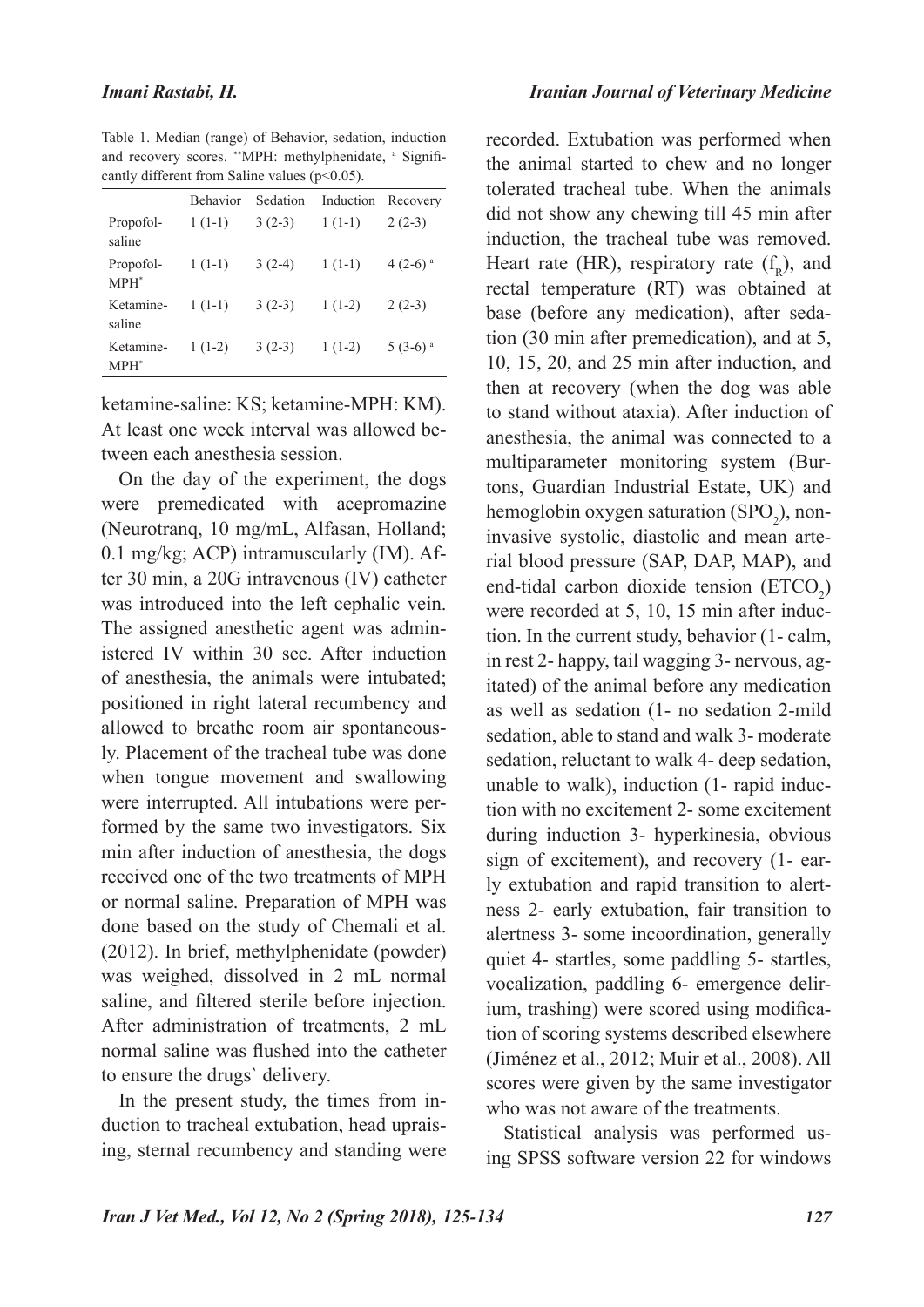|                           | Extubation                       | Head upraising                      | Sternal recumbency        | Standing                  |
|---------------------------|----------------------------------|-------------------------------------|---------------------------|---------------------------|
| Propofol-saline           | $14.8 \pm 2.5$ (n = 6)           | $16.4 \pm 2.6$ (n = 6)              | $23.6 \pm 2.3$ (n = 6)    | $29.8 \pm 5.5$ (n = 6)    |
| Propofol-MPH <sup>*</sup> | $23.8 \pm 14.3$ (n = 6)          | $24.6 \pm 14.9$ (n = 6)             | $29.4 \pm 19.6$ (n = 6)   | $48.6 \pm 11.4$ (n = 6)   |
|                           | $18.5 \pm 9.32$ (n = 5) †        | $16.6 \pm 2.9$ (n = 5) <sup>†</sup> | $25.0 \pm 19.5$ (n = 5) † | $37.3 \pm 12.7$ (n = 5) † |
| Ketamine-saline           | $16.8 \pm 6.7$ (n = 6)           | $21.0 \pm 14.7$ (n = 6)             | $31.2 \pm 14.8$ (n = 6)   | $64.2 \pm 35.7$ (n = 6)   |
| Ketamine-MPH <sup>*</sup> | $26.6 \pm 11.19$ (n = 6)         | $21.4 \pm 13.8$ (n = 6)             | $44.2 \pm 34.9$ (n = 6)   | $57.4 \pm 37.1$ (n = 6)   |
|                           | $22.0 \pm 4.7$ (n = 5) $\dagger$ | $15.5 \pm 4.8$ (n = 5) †            | $28.75 \pm 5.3$ (n = 5) † | $47.8 \pm 38.9$ (n = 5) † |

Table 2. Time (min) needed for various chronological sequences of recovery events. \* MPH: methylphenidate; † when data of a dog with prolonged recovery were removed.

Table 3. Mean  $\pm$  SD of SPO<sub>2</sub>, SAP, DAP, MAP, and ETCO<sub>2</sub>. \* MPH: methylphenidate; a Significantly different from T5  $(p<0.05)$ .

|                           | Time (min)   |                         |                         |
|---------------------------|--------------|-------------------------|-------------------------|
|                           | 5            | 10                      | 15                      |
| SPO <sub>2</sub>          |              |                         |                         |
| Propofol-saline           | $93 \pm 2$   | $90 \pm 2$ <sup>a</sup> | $94 \pm 1$              |
| Propofol-MPH*             | $90 \pm 2$   | $91 \pm 3$              | $90 \pm 1$              |
| Ketamine-saline           | $90 \pm 3$   | $90 \pm 1$              | $92 \pm 2$ <sup>a</sup> |
| Ketamine-MPH <sup>*</sup> | $90 \pm 4$   | $90 \pm 2$              | $90 \pm 1$              |
| <b>SAP</b>                |              |                         |                         |
| Propofol-saline           | $148 \pm 25$ | $122 \pm 9$             | $124 \pm 6$             |
| Propofol-MPH*             | $121 \pm 10$ | $124 \pm 3$             | $119 \pm 10$            |
| Ketamine-saline           | $142 \pm 29$ | $141 \pm 26$            | $137 \pm 24$            |
| Ketamine-MPH*             | $158 \pm 32$ | $147 \pm 29$            | $156 \pm 23$            |
| DAP                       |              |                         |                         |
| Propofol-saline           | $89 \pm 8$   | $78 \pm 5$              | $80 \pm 7$              |
| Propofol-MPH*             | $72 \pm 19$  | $80 \pm 23$             | $81 \pm 5$              |
| Ketamine-saline           | $93 \pm 21$  | $91 \pm 11$             | $92 \pm 14$             |
| Ketamine-MPH <sup>*</sup> | $114 \pm 30$ | $114 \pm 14$            | $104 \pm 15$            |
| <b>MAP</b>                |              |                         |                         |
| Propofol-saline           | $119 \pm 24$ | $91 \pm 8$              | $105 \pm 19$            |
| Propofol-MPH*             | $79 \pm 11$  | $89 \pm 10$             | $88 \pm 6$              |
| Ketamine-saline           | $106 \pm 18$ | $107 \pm 14$            | $104 \pm 13$            |
| Ketamine-MPH <sup>*</sup> | $123 \pm 34$ | $127 \pm 14$            | $116 \pm 16$            |
| ETCO <sub>2</sub>         |              |                         |                         |
| Propofol-saline           | $35 \pm 4$   | $30 \pm 4$              | $32 \pm 3$              |
| Propofol-MPH*             | $35 \pm 5$   | $35 \pm 2$              | $34 \pm 4$              |
| Ketamine-saline           | $36 \pm 2$   | $33 \pm 4$              | $32 \pm 1$ <sup>a</sup> |
| Ketamine-MPH <sup>*</sup> | $30 \pm 3$   | $33 \pm 4$              | $31 \pm 6$              |

(IBM SPSS statistic, IBM Corporation, NY, USA). All normally distributed data were expressed as mean  $\pm$  standard deviation (SD) and nonparametric data were reported as median (range). The times to the recovery sequences, HR,  $f<sub>R</sub>$  and RT were

compared by ANOVA for repeated measure followed by LSD test. The comparison of behavior, sedation, induction, and recovery scores was done by Friedman test. p<0.05 was considered statistically significant.

#### **Results**

Body weights were not significantly different among groups at each anesthesia session (p>0.05, data not shown). All the animals tolerated anesthesia well and recovered eventually. The animals' behavior was evaluated as normal and no significant differences were observed before any medication in all the groups  $(p>0.05;$  Table 1); however, dogs No.2 and 3 showed some happy behavior after the last anesthesia session which lasted four weeks after the completion of the trials. Sedation after premedication with ACP was mild to moderate with no significant differences among groups (p>0.05; Table 1). Tracheal intubation was performed rapidly and smoothly in all the groups. Although higher induction scores were given to the propofol groups as compared to the ketamine groups, the differences were not significant (p>0.05; Table 1).

No significant differences between PS and PM as well as between KS and KM were observed in the times needed for various chronological sequences of recovery  $(p>0.05$ ; Table 2). The insignificant differ-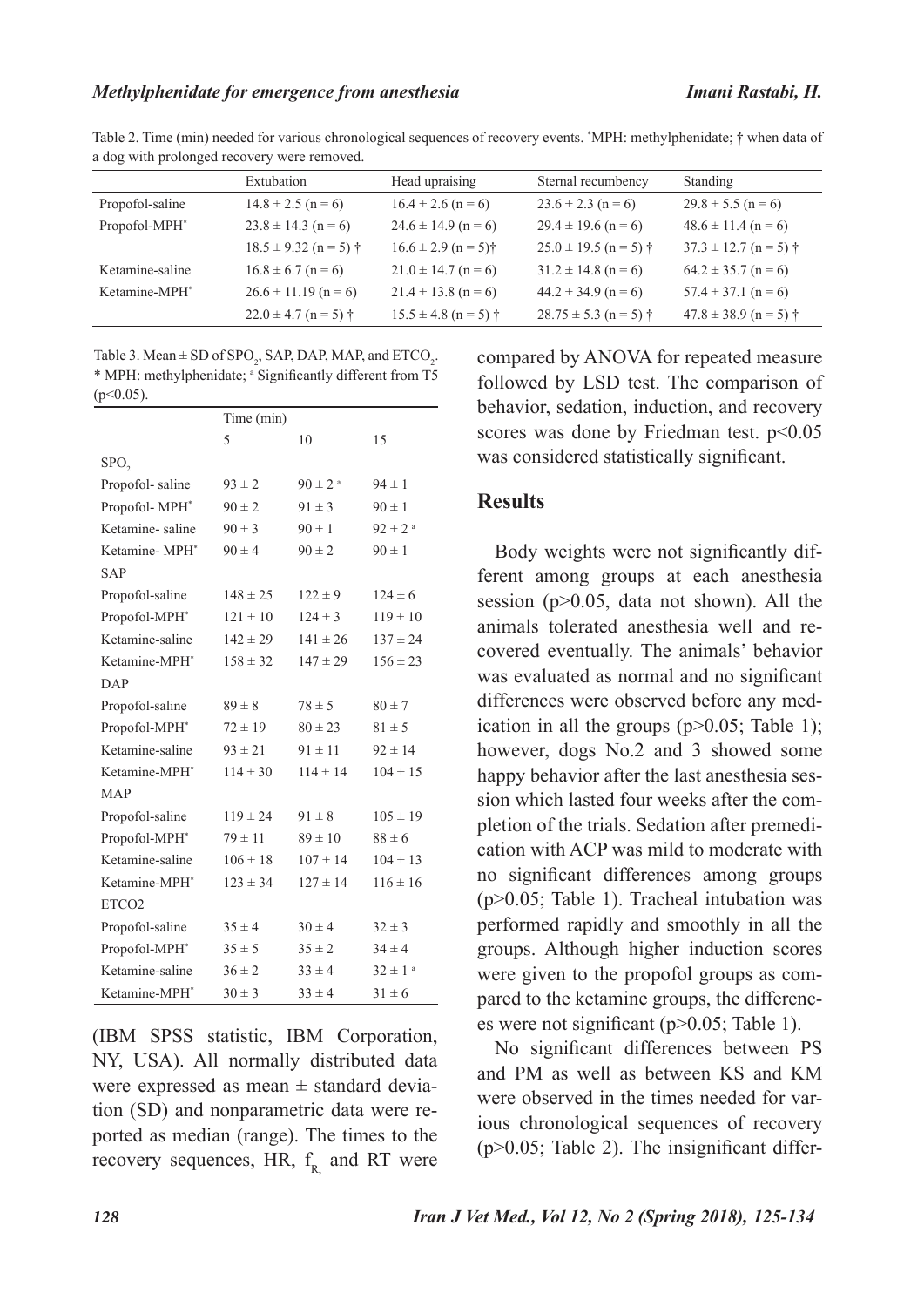

Figure 1. Mean  $\pm$  SD HR (beats/min) for six dogs anesthetized with either propfol (8 mg/kg IV) or ketamine (15 mg/kg IV) and received either saline or methylphenidate (MPH) (1 mg/kg IV). (b) Significantly different from base value in PM ( $p<0.05$ ). (c) Significantly different from base value in KS ( $p<0.05$ ).



Figure 3. Mean  $\pm$  SD RT (°C) for six dogs anesthetized with either propfol (8 mg/kg IV) or ketamine (15 mg/kg IV) and received either saline or methylphenidate (MPH) (1 mg/kg IV). (a) Significantly different from base value in PS ( $p$ < 0.05). (b) Significantly different from base value in PM (p< 0.05). (c) Significantly different from base value in KS ( $p$ < 0.05). (d) Significantly different from base value in KM ( $p < 0.05$ ).

ence remained even when data related to the dogs No.5 in PM group and No.6 in KM group, due to unusual prolonged recovery, was removed (Table 2). Although recovery in saline groups was acceptable, recovery in the animals that received MPH was eventful. In PM group, dog No.1 showed severe nystagmus after the administration



Figure 2. Mean  $\pm$  SD f<sub>R</sub> (breaths/min) for six dogs anesthetized with either propfol (8 mg/kg IV) or ketamine (15 mg/kg IV) and received either saline or methylphenidate (MPH) (1 mg/kg IV). (a) Significantly different from base value in PS ( $p$ < 0.05). (c) Significantly different from base value in KS ( $p < 0.05$ ).

of MPH. Dog No.2 after the administration of MPH was recovered immediately. This dog raised its head and tried to eject the tracheal tube. The animal was very sensitive to the environment, responded inordinately to visual or vocal stimuli. This state remained for approximately five hours after the induction; however, the severity of responses decreased with time. Dog No.6 was also sensitive to the environment and stimuli after extubation which remained for about two hours. Since dog No.5 did not show swallowing reflex until 45 min after induction, extubation was performed at this time. During this period, it seemed that the animal was in a deep sedation or sleep-like state and was reluctant to move or to make any effort to eject the tracheal tube. Swallowing reflex was absent but the eyes of the animal were open and the animal was responsive to noxious and visual stimuli. Dog No.6 was also sensitive to the environment but to a lesser degree. In KM group, dog No.1 showed imbalance and wangling after standing. Dogs No.2 and 5 were sensitive to the environment after extubation. Dogs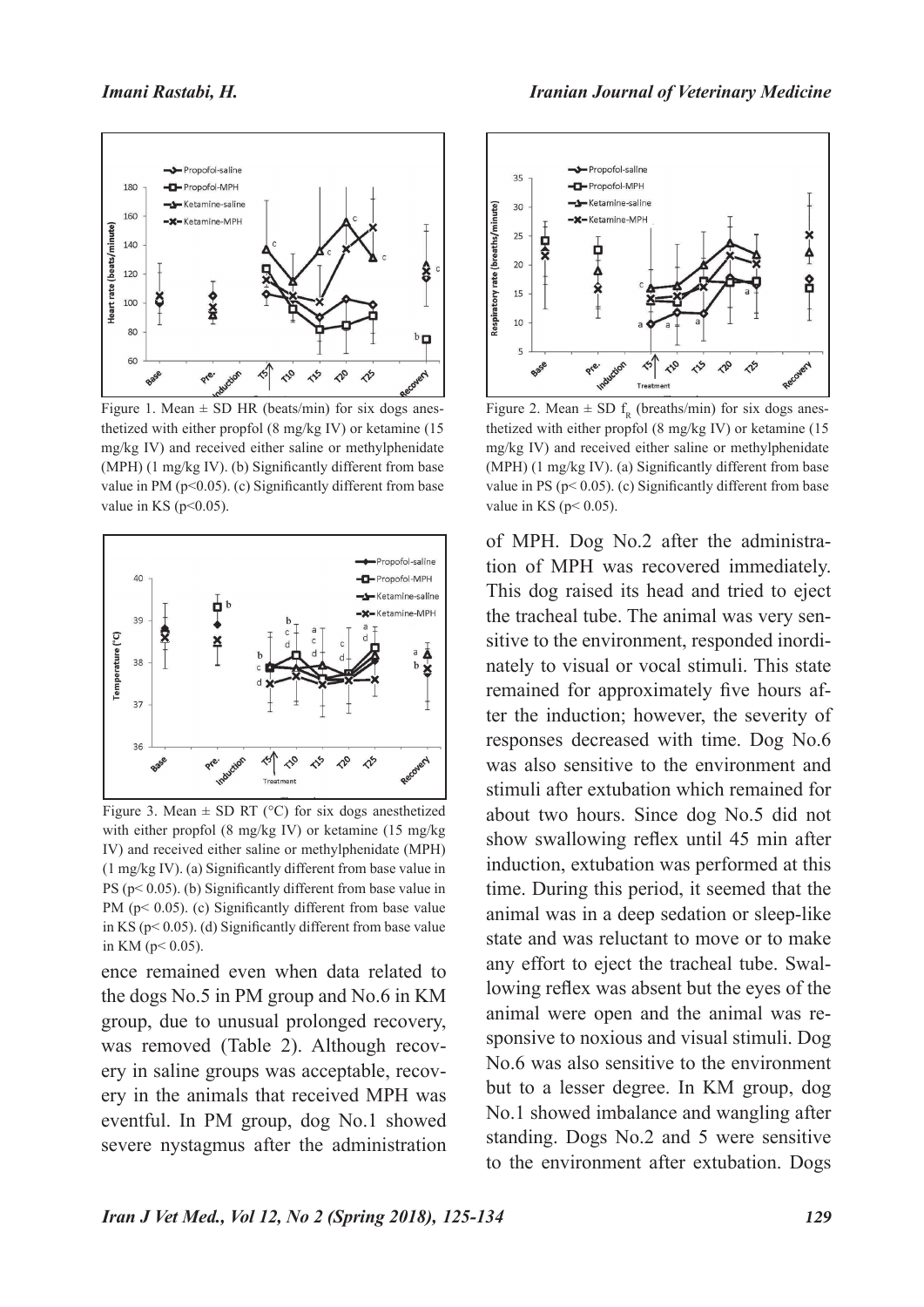No.3 and 6 showed periodic involuntary paddling during recovery period. Dog No.6 showed the same signs with the dog No.5 in PM group. Recovery quality was significantly superior in the animals that received saline as compared to those that received MPH (p< 0.05; Table 1).

 HR in PM showed a trend to decrease from T10 in comparison with the base in which significant decrease was observed at the recovery point  $(p<0.05)$ . In KS group, HR showed increase at several time points (T5, T15, T20, T25 and recovery) in comparison with the base ( $p<0.05$ ) (Figure 1).  $f<sub>R</sub>$  in PS was significantly lower at T5, T10, T15, and T25 than at the base (p>0.05).  $f_R$ in KS showed a significant decrease at T5 in comparison with the base  $(p<0.05)$  (Figure 2). RT in all groups showed significant decreases compared to the base at several time points ( $p < 0.05$ ) (Figure 3).

 $SPO<sub>2</sub>$  in PS was significantly lower at T10 compared to T5 ( $p$ < 0.05). A significant higher  $\text{SPO}_2$  value was also detected at T15 compared to T5 in KS ( $p$ < 0.05). ETCO<sub>2</sub> was significantly lower at T15 compared to T5 in KS ( $p$ < 0.05). No other significant differences at each time points in  $SPO_2$ , SAP, DAP, MAP, and  $ETCO<sub>2</sub>$  were seen in the treatments ( $p > 0.05$ ) (Table 3).

## **Discussion**

MPH is widely used for the treatment of Attention Deficit Hyperactivity Disorder (ADHD) in children and adults (Solt et al., 2011). It has also been used to promote arousal in patients who received overdoses of antipsychotic agents and to facilitate psychiatric interviewing (Ferguson et al., 1956; Kerenyi et al., 1959). Recently, MPH has been suggested for management of neurobehavioral alteration such as obsessive compulsive disorder (OCD) in dogs (Giorgi et al., 2010). MPH has been used to shorten recovery from different anesthetic agents in humans and dogs (Dobkin, 1960; Dodson and Fryer, 1980; Evers et al., 1965; Gale, 1959; Roberts, 1961). Recently, MPH has induced emergence from isoflurane and propofol anesthesia in rats (Chemali et al., 2012; Solt et al., 2011).

The results of the present study demonstrated that MPH did not shorten recovery time from propofol or ketamine anesthesia in dogs. Different recovery times from immediate to prolonged recovery were observed. Even when the results of the two dogs with longer recovery were omitted, no significant differences in recovery times were seen. This is in accordance with the results of Roberts (1961) in human patients who received thiopental combined with nitrous oxide as the anesthetic agents. Roberts (1961) attributed his results to insufficient depression provided by the anesthetic agent. Inability of MPH to shorten the recovery of the dogs used in the current study may be due to four reasons:

First, the dosage of MPH might be inappropriate. MPH was used at 1 mg/kg which is one fifth (5 mg/kg) of the dosage used for emergence from propofol and isoflurane anesthesia in rats (Chemali et al., 2012; Solt et al., 2011). The dosage of 1 mg/kg MPH is the same as that of Dobkin (1960) who recorded a significant reduction in recovery time when MPH was added to thiopentone (25 mg/kg) in anesthetized dogs. Nevertheless, Gale (1959) noted that doses of about 0.045 - 0.09 mg/kg IM are effective in shortening recovery time and larger doses of MPH were less effective in human patients. The second reason is the depth and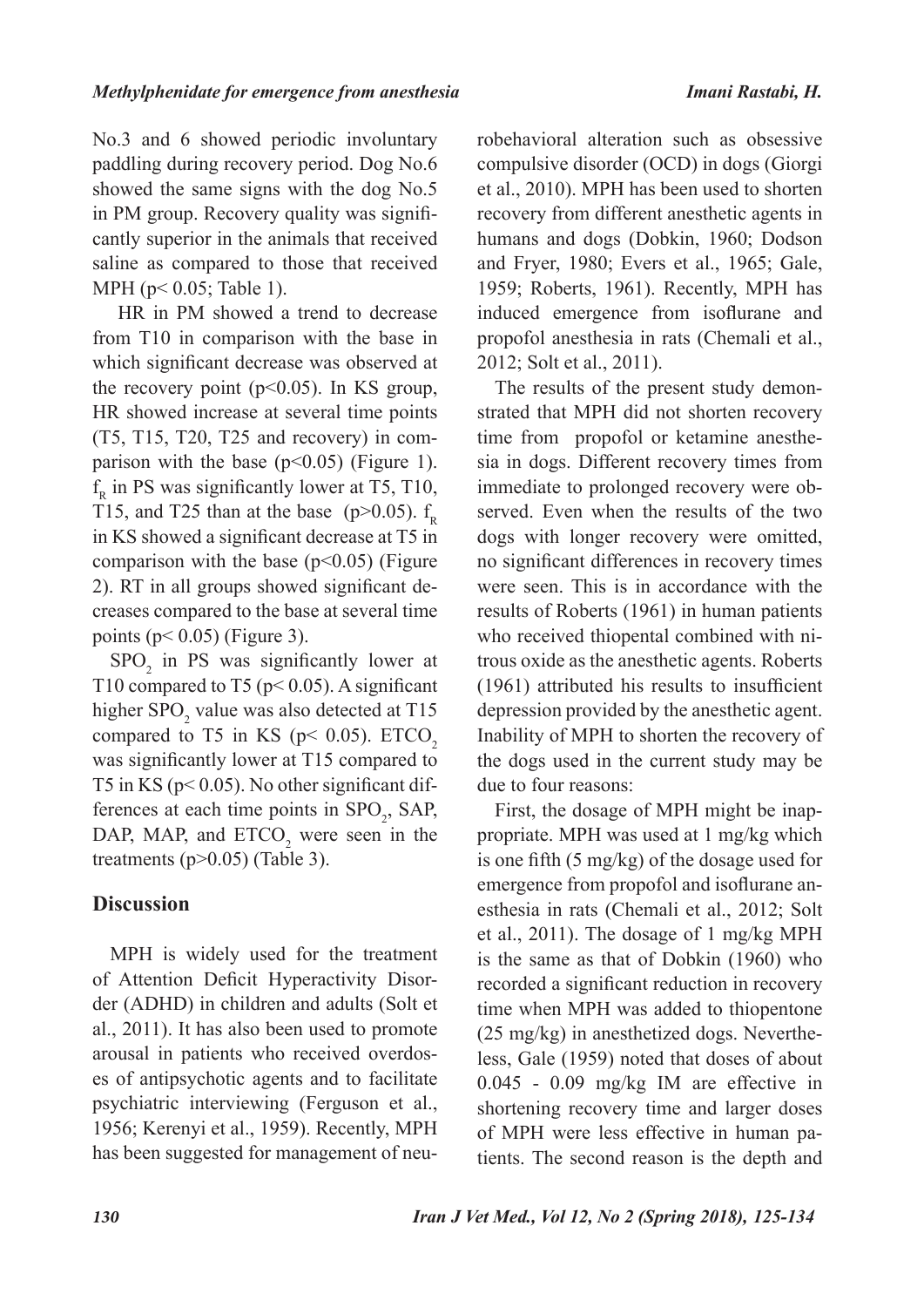duration of anesthesia. It has been noted that effectiveness of MPH is related to the depth of depression. Insufficient depth of anesthesia can mask differences in awaking time (Roberts, 1961). In the current study, propofol and ketamine used at the dose of 8 and 15 mg/kg, respectively, are in the ranges of the highest recommended dose of these anesthetic agents in dogs (Berry, 2015). These dosages were used to produce a deeper anesthesia; however, the remaining the dogs in an identical depth at the time of administration of MPH is unknown. On the other hand, short duration of anesthesia produced by a single dose of propofol and ketamine and subsequently short recovery period might have been concealed the role of MPH on accelerating the recovery. Third, this finding may be related to ACP used as premedication. ACP, a phenothiazine sedative, generally produces long-lasting, mild to moderate sedation in dogs (Zapata and Hofmeister, 2013). The sedative effect of ACP is primarily due to blockade of dopamine receptors (Rankin, 2015). Since both ACP and MPH act at dopamine receptors, it is likely that interaction between ACP and MPH masked the arousal effects of MPH in the anesthetized dogs. Fourth, which is also a limitation of the current study, is the occurrence of hypoxemia in dogs. As hypoxemia might potentially affect recovery time in anesthetized patients, preoxygenation is strongly recommended to prevent hypox-

In the current investigation, recovery events in the animals that received MPH did not have the same characteristics and some adverse effects were seen. Gale (1959) recorded momentary nausea or retching after administration of MPH in the clinical dose range. Roberts (1961) reported continuous

emia in future studies.

head movement in some patients who received MPH. Cognitive dysfunction, delirium, increasing locomotion activity, and compensatory sleep have been reported as potential complications of MPH in anesthetized subjects (Petrenko et al., 2012). In the present study, sensitivity to environment, a deep sedation or sleep-like state and transient muscle twitching were observed in dogs anesthetized with propofol and that had received MPH.

In ketamine groups, dogs which received MPH showed more complications during the recovery period. Ketamine is unique among anesthetic agents. This drug resembles a cataleptic state in CNS (Berry, 2015). Ketamine maintains or increases cardiac output via increasing activity of sympathetic efferent system (Wong and Jenkins, 1974). Emergence delirium may occur during recovery from ketamine (Berry, 2015). It can also be accompanied by muscle rigidity, convulsion, ataxia, hyperreflexia, increased motor activity and violent recoveries (Berry, 2015; Haskins et al., 1986). The complicated recovery in the dogs that received ketamine and MPH can be attributed to the concurrent effects of ketamine and MPH on CNS stimulation; however, the mechanisms of the two drugs for CNS stimulation are different.

Increase in HR has been reported after MPH administration (Bortoluzzi et al., 1963; Dodson and Fryer, 1980). Interestingly, in the current study, the dogs in the PM group had a trend in decreasing HR over time. Although the exact reason remains unknown, it is likely due to inappropriate dose of MPH or interaction between pharmacologic agents. Interaction is more likely because HR in KM group also decreased after administration of MPH at T10 and T15,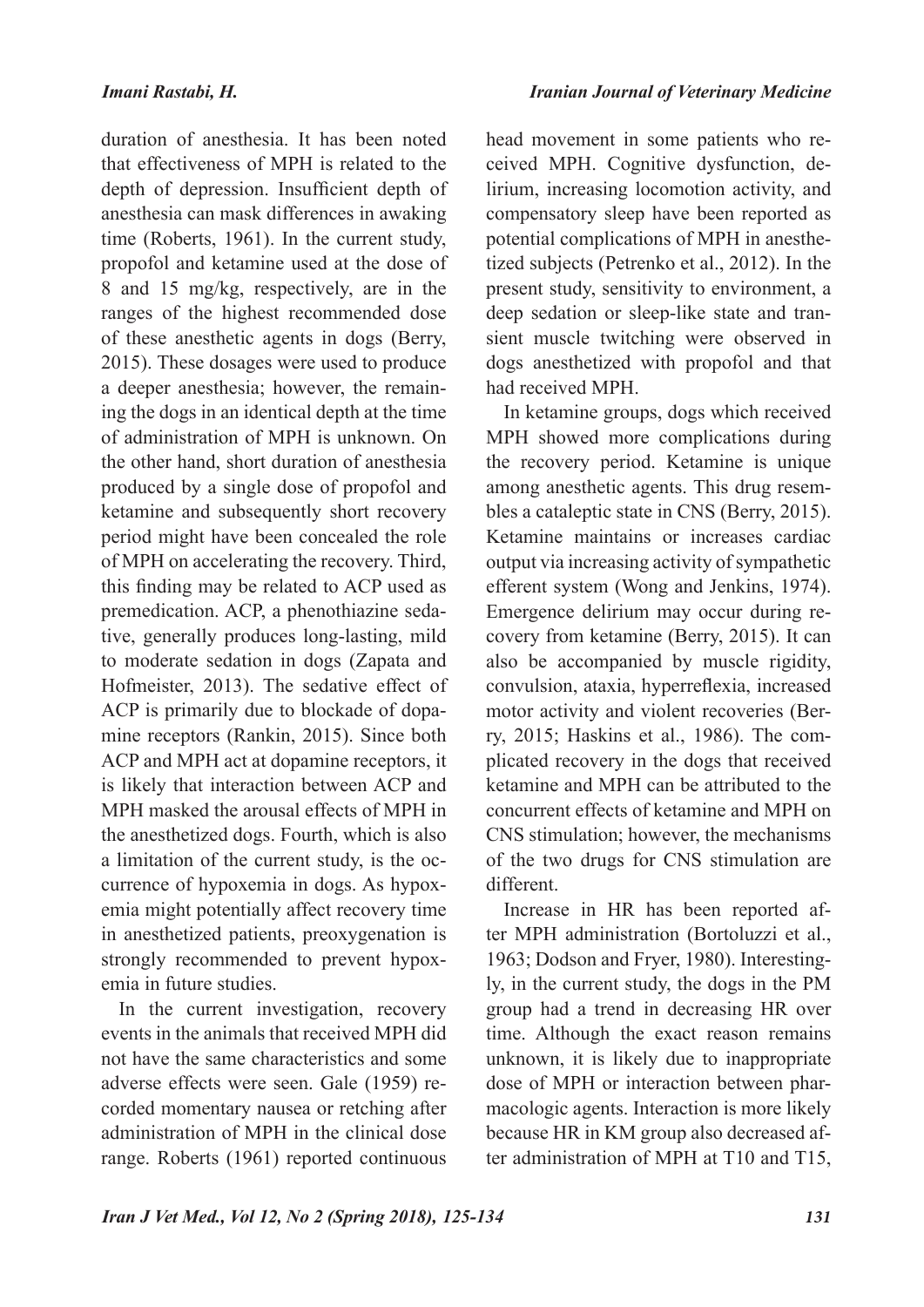but it was not significant and HR increased again. Increase in HR in this group can be attributed to the direct effects of ketamine on cardiac function (Kennedy and Smith, 2014). A slight insignificant increase in MAP was seen five min after administration of MPH in PM and KM groups. Increase in blood pressure has also been reported after MPH administration (Gale, 1959; Martin et al., 1970; Roberts, 1961); nevertheless, blood pressure did not increase in the study of Dodson and Fryer (1980). The latter authors have attributed their results to the α-blocking effect of MPH. It is possible that the insignificant changes in MAP in the present study followed the same mechanism.

It has been reported that  $f_R$  increases after MPH administration in both humans and animals (Dodson and Fryer, 1980). MPH has increased minute ventilation in humans and rats anesthetized with thiopental and isoflurane, respectively (Chemali et al., 2012). In addition, one of the mechanisms for MPH that has been reported to play a role in accelerating recovery is the ability of MPH to increase respiratory drive (Chemali et al., 2012; Solt et al., 2011). In the current study,  $f<sub>R</sub>$  in PS and KS showed significant decrease at several time points; but  $f_R$  in PM and KM groups did not show any significant change. Furthermore,  $SPO<sub>2</sub>$  and  $ETCO<sub>2</sub>$  in the MPH groups were relatively more stable than those which received saline. It is possible that increase in respiratory drive after administration of MPH compensated respiratory depression produced by propofol and ketamine.

RT decreased after anesthesia induction in all groups which can be explained by the effect of premedication and anesthesia on cutaneous vessels and thermoregulatory

mechanisms (Clarke et al., 2014). It appears that MPH has no effect on temperature of the dogs anesthetized with either propofol or ketamine.

**Conclusion:** MPH at 1 mg/kg could not induce emergence or shorten recovery from propofol or ketamine anesthesia in dogs premedicated with ACP. Recovery in the dogs that received MPH was eventful and associated with some adverse effects. HR showed decreases in PM group.  $f_R$  was more stable in MPH groups. Testing lower doses of MPH and using a different premedication agent is recommended for future studies on accelerating recovery from anesthesia in dogs.

## **Acknowledgments**

This work was supported by the [Research Council of Shahid Chamran University of Ahvaz, Iran] under grant [93/3/02/31579]. The Authors would like to thank Mr. Norouzi and Mr. Tab, the technicians of Department of Clinical Sciences for their precious and technical support.

#### **References**

- Berry, S.H. (2015) Injectable Anesthetics, In: Veterinary Anesthesia and Analgesia. The Fifth Edition of Lumb and Jones. Grimm, K.A., Lamont, L.A., Tranquilli, W.J., Greene, S.A., Robertson, S.A. (eds.). John Wiley & Sons Inc., Pondicherry, India. p. 277-296.
- Bortoluzzi, E., Roella, C., Bortoluzzi, S.L., Montoli, E. (1963) Methylphenidate in the treatment of shivering. Anesth Analg. 42: 325- 331.
- Chemali, J.J., Van Dort, C.J., Brown, E.N., Solt, K. (2012) Active emergence from propofol general anesthesia is induced by methylphenidate. Anesthesiology. 116: 998.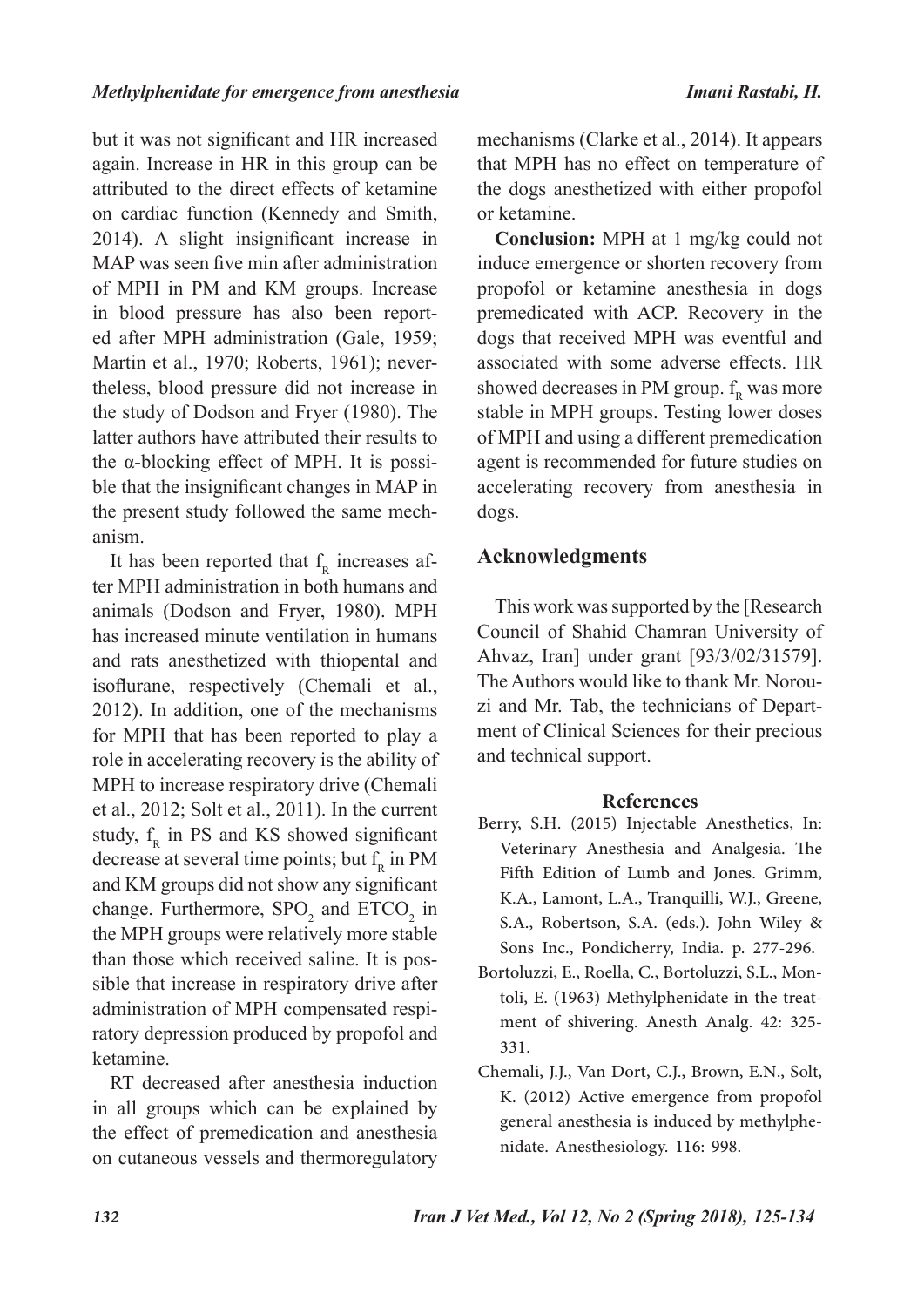- Clarke, K.W., Trim, C.M., Hall, L.W. (2014) Veterinary Anaesthesia,  $(11<sup>th</sup>$  ed.) Elsevier Ltd., China. p. 71-100.
- Dobkin, A.B. (1960) Drugs which stimulate affective behaviour. Anaesthesia. 15: 146-153.
- Dodson, M., Fryer, J. (1980) Postoperative effects of methylphenidate. Br J Anaesth. 52: 1265-1270.
- Evers, W., Malik, K., Dobkin, A.B. (1965) Influence of doxapram hydrochloride on recovery from Thiopental anaesthesia. Can Anaesth Soc J. 12: 281-287.
- Ferguson, J.T., Linn, F.V., Sheets, J.A., Nickels, M.M. (1956) Methylphenidate (Ritalin) hydrochloride parenteral solution: preliminary report. J Am Med Assoc. 162: 1303-1304.
- Gale, A. (1959) The clinical use of methylphenidate for central stimulation in oversedated patients. Anesth Analg. 38: 406-413.
- Giorgi, M., Prise, U., Soldani, G., Neri, D., Lavy, E. (2010) Pharmacokinetics of methylphenidate following two oral formulations (immediate and sustained release) in the dog. Vet Res Commun. 34: 73-77.
- Haskins, S., Farver, T., Patz, J. (1986) Cardiovascular changes in dogs given diazepam and diazepam-ketamine. Am J Vet Res. 47: 795- 798.
- Heal, D., Cheetham, S., Smith, S. (2009) The neuropharmacology of ADHD drugs in vivo: insights on efficacy and safety. Neuropharmacology. 57: 608-618.
- Horner, W.E., Johnson, D.E., Schmidt, A.W., Rollema, H. (2007) Methylphenidate and atomoxetine increase histamine release in rat prefrontal cortex. Eur J Pharmacol. 558: 96-97.
- Jiménez, C.P., Mathis, A., Mora, S.S., Brodbelt, D., Alibhai, H. (2012) Evaluation of the quality of the recovery after administration of propofol or alfaxalone for induction of anaesthesia in dogs anaesthetized for magnetic

resonance imaging. Vet Anesth Analg. 39: 151-159.

- Kennedy, M.J., Smith, L.J. (2014) A comparison of cardiopulmonary function, recovery quality, and total dosages required for induction and total intravenous anesthesia with propofol versus a propofol‐ketamine combination in healthy Beagle dogs. Vet Anesth Analg. 42: 350-359.
- Kerenyi, A., Koranyi, E., Sarwer-Foner, G. (1959) The use of intravenous methylphenidate (ritalin) in psychiatric interviewing. Can Med Assoc J. 80: 963.
- Kushikata, T., Hirota, K. (2014) Mechanisms of Anesthetic Emergence: Evidence for Active Reanimation. Curr Anesthesiol Rep. 4: 49- 56.
- Martin, W., Sloan, J., Sapira, J., Jasinski, D. (1970) Physiologic, subjective, and behavioral effects of amphetamine, methamphetamine, ephedrine, phenmetrazine, and methylphenidate in man. Clin Pharmacol Ther. 12: 245-258.
- Muir, W., Lerche, P., Wiese, A., Nelson, L., Pasloske, K., Whittem, T. (2008) Cardiorespiratory and anesthetic effects of clinical and supraclinical doses of alfaxalone in dogs. Vet Anaesth Analg. 35: 451-462.
- Petrenko, A.B., Takamatsu, M., Baba, H. (2012) Should we use psychostimulant drugs to boost the emergence from general anesthesia? Anesthesiology. 117: 1393-1394.
- Pillay, S., Vizuete, J.A., McCallum, J.B., Hudetz, A.G. (2011) Norepinephrine Infusion into Nucleus Basalis Elicits Micro-Arousal in Desflurane-anesthetized Rats. Anesthesiology. 115: 733.
- Plourde, G., Chartrand, D., Fiset, P., Font, S., Backman, S. (2003) Antagonism of sevoflurane anaesthesia by physostigmine: effects on the auditory steady‐state response and bispectral index. Br J Anaesth. 91: 583-586.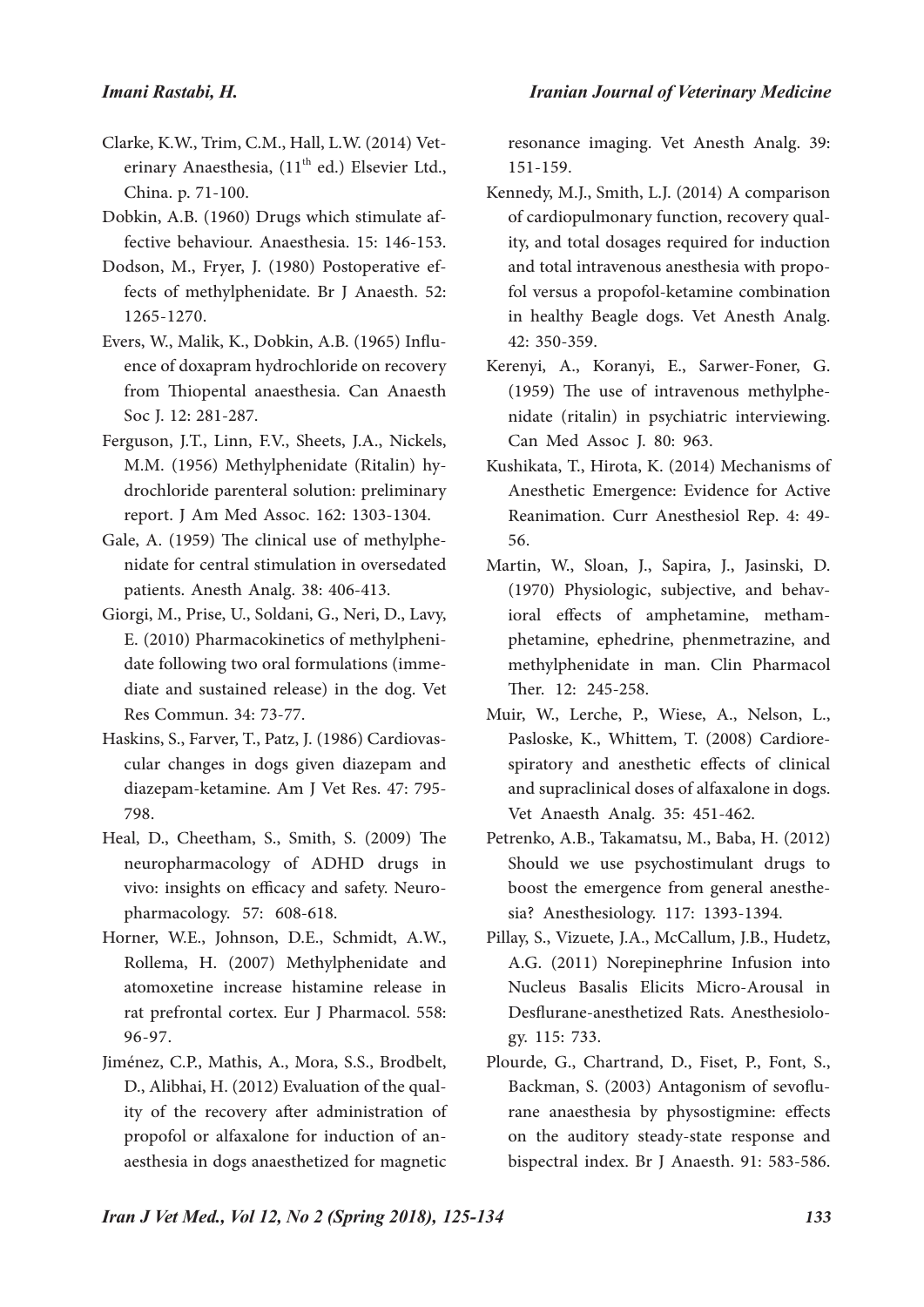#### *Methylphenidate for emergence from anesthesia Imani Rastabi, H.*

- Rankin, D.C. (2015) Sedatives and Tranquilizer. In: Veterinary Anesthesia and Analgesia. The Fifth Edition of Lumb and Jones. Grimm, K.A., Lamont, L.A., Tranquilli, W.J., Greene, S.A., Robertson, S.A. (eds.). John Wiley & Sons Inc., Pondicherry, India. p. 196-206.
- Roberts, H. (1961) Postoperative administration of methylphenidate. Can Anaesth Soc J. 8: 257-264.
- Shirasaka, T., Yonaha, T., Onizuka, S., Tsuneyoshi, I. (2011) Effects of orexin-A on propofol anesthesia in rats. J Anesth. 25: 65-71.
- Solt, K., Cotten, J.F., Cimenser, A., Wong, K.F., Chemali, J.J., Brown, E.N. (2011) Methylphenidate actively induces emergence from general anesthesia. Anesthesiology. 115: 791.
- Tose, R., Kushikata, T., Yoshida, H., Kudo, M., Furukawa, K., Ueno, S., Hirota, K., Orexin, A. (2009) Orexin A decreases ketamine-induced anesthesia time in the rat: the relevance to brain noradrenergic neuronal activity. Anesth Analg. 108: 491-495.
- Wang, Q., Fong, R., Mason, P., Fox, A.P., Xie, Z. (2014) Caffeine accelerates recovery from general anesthesia. J Neurophysiol. 111: 1331-1340.
- Wong, D.H., Jenkins, L.C. (1974) An experimental study of the mechanism of action of ketamine on the central nervous system. Can Anaesth Soc J. 21: 57-67.
- Ying, S.-W., Goldstein, P.A. (2005) Propofol suppresses synaptic responsiveness of somatosensory relay neurons to excitatory input by potentiating GABA. Mol pain. 1: 2.
- Zapata, M., Hofmeister, E. (2013) Refinement of the dose of doxapram to counteract the sedative effects of acepromazine in dogs. J Small Anim Pract. 54: 405-408.